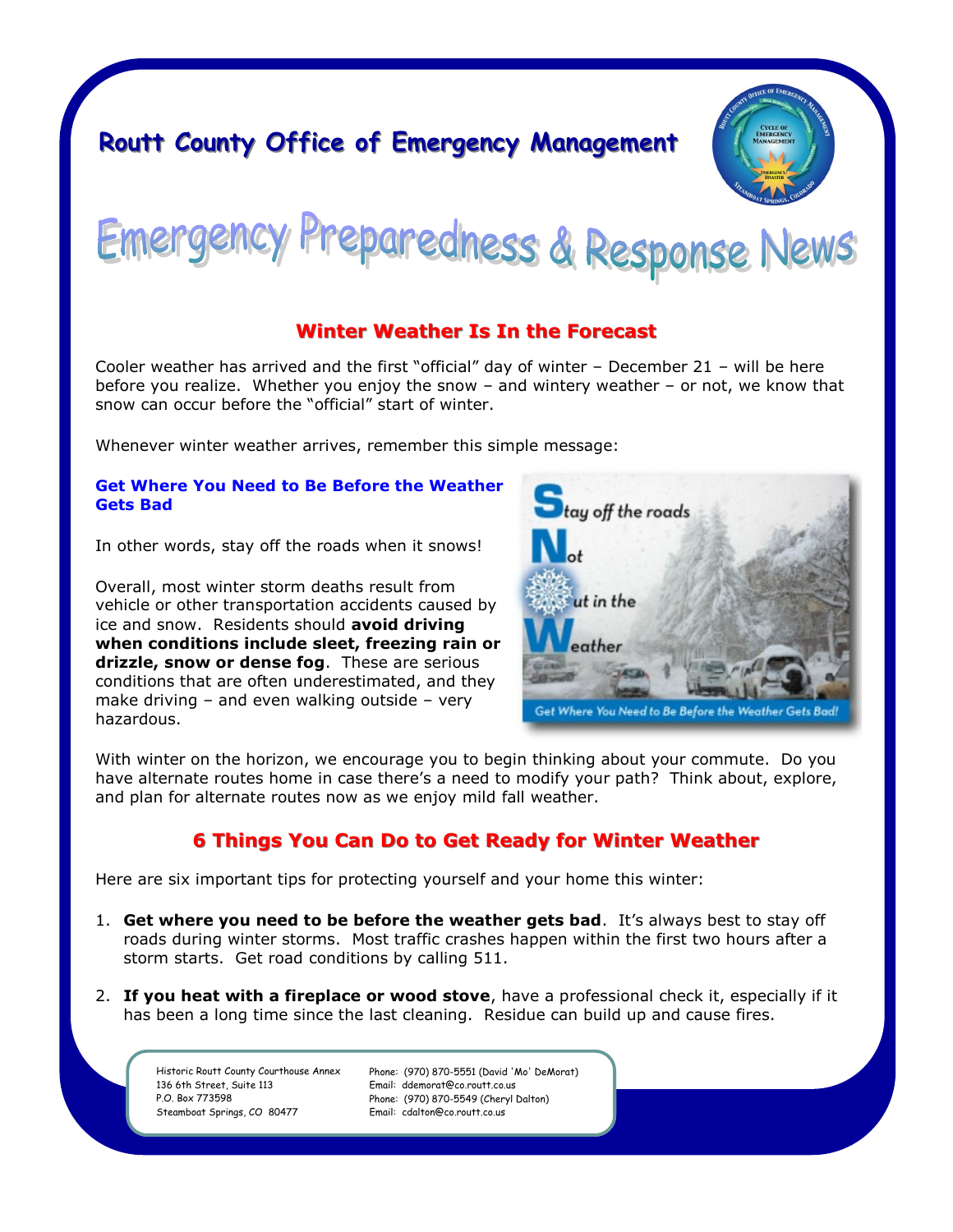

- 3. **Use space heaters safely**. Never plug them into extension cords; plug into wall outlets. Keep space heaters at least three feet from other objects, and turn off before going to bed.
- 4. **Stay informed during power outages**. Be sure you have a battery-powered and/or handcrank radio (and extra batteries). Get one with the NOAA Weather Radio band so you can hear winter weather reports directly from the National Weather Service as well as local radio stations. These are available at electronics, discount and sporting goods stores, and online from many retail outlets. Models are available for those with special needs. And remember your cell phone — make sure you keep it charged and have power cords in your vehicle for charging your phone in case you lose power in your home.
- 5. **Don't use candles during power outages**. Many home fires in winter are caused by candles. Flashlights are much safer. Be sure to have plenty of extra batteries.
- 6. Most importantly, **you need a family emergency plan**. If your family cannot return home because of severe weather or closed roads, you need to decide now on where you will meet to reunite. You also need an out -of-town relative or friend to be your family emergency contact.



#### **Information Source:** [www.nws.noaa.gov/om/winter/](http://www.nws.noaa.gov/om/winter)



# **Portable Space Heater Safety Tips**

Portable electric heaters are high-wattage appliances that have the potential to ignite nearby combustible materials like curtains, beds, sofas, paper, clothing, and flammable liquids. If ignition results from a heater left on and unattended, a major fire could result.

The U.S. Consumer Product Safety Commission (CPSC) recommends the following for the safe use of electric heaters:

 Never operate a heater you suspect is damaged. Before use, inspect the heater, cord, and plug for damage. Follow all operation and maintenance instructions. Visit [www.cpsc.gov](http://www.cpsc.gov) or [www.SaferProducts.gov](http://www.SaferProducts.gov) to see

if your electric heater has been recalled.

- Never leave the heater operating while unattended, or while you are sleeping.
- Keep combustible material such as beds, sofas, curtains, papers, and clothes at least three (3) feet (0.9 m) from the front, sides, and rear of the heater.